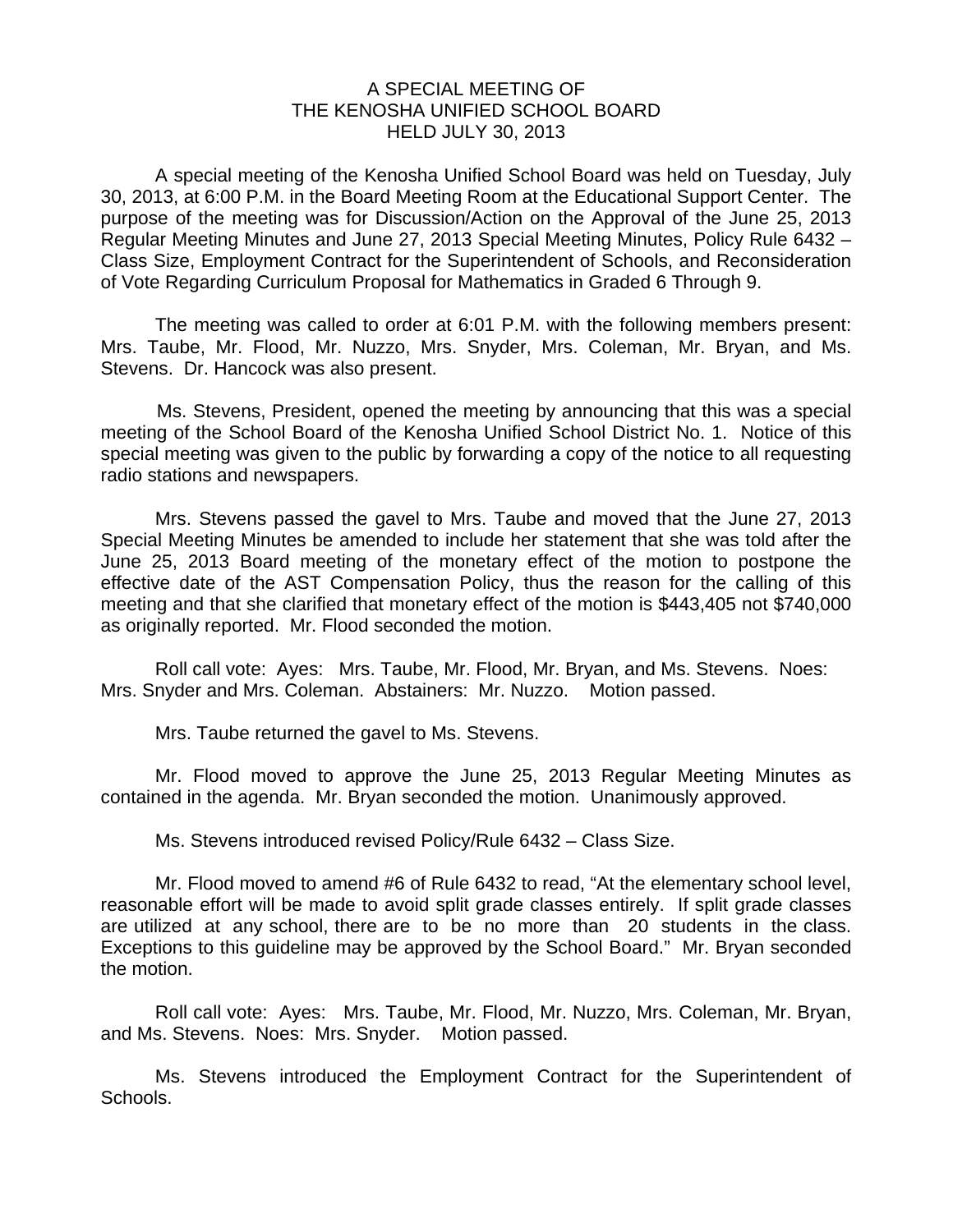Mrs. Taube moved that in accordance with Article I – Contract Term, notice of refusal to extend the term of the employment contract for the Superintendent of Schools for the Kenosha Unified School District by a one year extension to June 30, 2016 be given and that this action serve as notice and is hereby given prior to the notification requirement of December 31, 2013. Mr. Bryan seconded the motion.

 Roll call vote: Ayes: Mrs. Taube, Mr. Flood, Mr. Bryan, and Ms. Stevens. Noes: Mr. Nuzzo, Mrs. Snyder, and Mrs. Coleman. Motion passed.

 Ms. Stevens introduced the Reconsideration of Vote Regarding Curriculum Proposal for Mathematics in Grades 6 Through 9.

 Mr. Bryan moved for Reconsideration of Vote Regarding Curriculum Proposal for Mathematics in Grades 6 Through 9. Mrs. Taube seconded the motion.

Roll call vote: Ayes: Mrs. Taube, Mr. Flood, Mr. Nuzzo, Mrs. Snyder, Mrs. Coleman, Mr. Bryan, and Ms. Stevens. Noes: None. Unanimously approved.

 Dr. Sue Savaglio-Jarvis, Assistant Superintendent of Teaching and Learning, distributed and presented two additional option considerations pertaining to the College Preparatory Mathematics (CPM) curriculum. Option one consisted of a 100 student pilot at the middle school level and option two consisted of a pilot at the high school level focusing on students who were not proficient in  $8<sup>th</sup>$  grade Algebra.

 Ms. Stevens passed the gavel to Mrs. Taube and moved that the adoption of the new math curriculum materials for grades 6-9 follow the following process to ensure a successful implementation for all students within KUSD:

1. Place CPM on hold until math curriculum materials from other companies/publishers are evaluated using necessary components such as alignment with math common core standards and adaptations for students of all ability levels that will prepare them for higher level courses to support future success in the STEM areas.

2. Hire a math curriculum coordinator with a master's degree and a minimum of seven years experience teaching, piloting, selecting math curriculum, and development of staff to support/manage the implementation of math programs for KUSD. Invite the School Board President and Vice President to be part of the interview team. Bring the final math curriculum coordinator selection to the full Board for approval to hire.

3. Have the Assistant Superintendent of Teaching and Learning lead an audit of the current 6-9 grade math program in KUSD to find the gaps in programs in order to supply necessary materials for teachers and students for the 2013-2014 school year. Assign middle school students for the 2013-2014 school year based on current abilities and test scores.

 4. Direct the School Board President to form an ad hoc committee comprised of math teachers grades 6-12, parents, community members, the math coordinator (who will facilitate the meetings and selection process), and two Board members whose charge will be to work together to investigate piloting at least three different programs such as CPM,